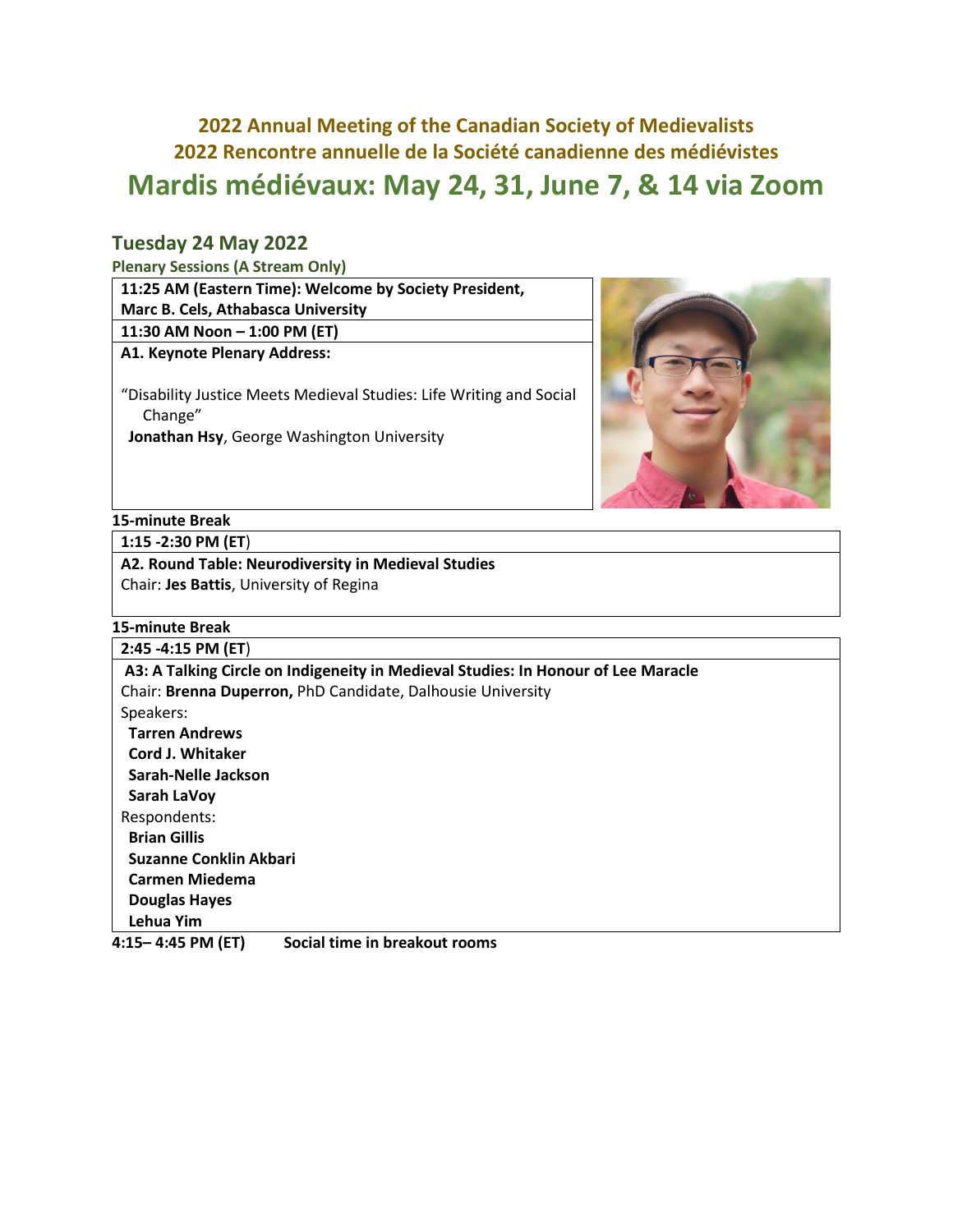### **Tuesday 31 May 2022**

| 11:30AM - 1:00 PM (Eastern Time): Room A |
|------------------------------------------|
|                                          |

### **A4. Past President's Plenary Address I**

"The Puiset Bible (Durham Cathedral Library MS A.II.1): Images and Contexts"

 **Dominic Marnier**, University of Guelph

#### **15-minute break**



| 1:15-2:30 PM (Eastern Time)                               | (Concurrent sessions in Room A and Room B)               |  |
|-----------------------------------------------------------|----------------------------------------------------------|--|
| A5. Community and Identity:                               | <b>B6. Arthurian Literature</b>                          |  |
| Monks, Clergy, and Canons I                               |                                                          |  |
| <b>Chair: Alison More, University of Toronto</b>          | "A Kiss is Just a Kiss: Sir Gawain and Queer             |  |
|                                                           | Youth Studies"                                           |  |
| "Gregory of Tour's 'Bad Bishops' and the Politics of      | Jes Battis, University of Regina                         |  |
| Asceticism in the Sixth Century"                          |                                                          |  |
| Peter Johnnson,                                           | "What Else Ought There Be?": The Role and                |  |
|                                                           | Representation of Women in Sir Gawain and                |  |
| "What did Religious Men Wear Under Their                  | the Green Knight and The Green Knight"                   |  |
| Habits?"                                                  | <b>Drew Maxwell, Trent University</b>                    |  |
| Jacqueline Murray, University of Guelph                   |                                                          |  |
|                                                           | "The Invisible Knight: Disability in Thomas              |  |
| "The Monastic Family"                                     | Malory's Le Morte D'Arthur"                              |  |
| Jack Mallon, MA Student, Carleton University              | Linda Steele, R.N. BHums                                 |  |
| <b>15-Minute Break</b>                                    |                                                          |  |
| 2:45-4:00 PM (Eastern Time)                               |                                                          |  |
| A6. Community and Identity:                               | <b>B6. Equity Perspectives on English Literature</b>     |  |
| Monks, Clergy, and Canons II                              |                                                          |  |
| Chair: Alison More, University of Toronto                 | "Re-evaluating Voices and Visions: Can                   |  |
|                                                           | Disability Studies Help us Understand Margery            |  |
| "Milk-Meats and Monastic Men"                             | Kempe's Mysticism?"                                      |  |
| Allison D. Fizzard, University of Regina                  | Sarah Carruthers, M.A. Student, University of<br>Toronto |  |
| "Matters of Trust: Masculine Realities Material and       | "'Closyd in an Hows of Ston': Re-Considering             |  |
| Immaterial for Clerics in Edward IV's England"            | Enclosure and Community in The Book of                   |  |
| Derek Neal, Nipissing University                          | Margery Kempe and the works of Julian of                 |  |
|                                                           | Norwich"                                                 |  |
| "A Humanist Approach to Religious Reform:                 | Brenna Duperron, PhD Candidate, Dalhousie                |  |
| Monastic Renewal in Richard Whitford's Pype, or           | University                                               |  |
| Tonne, of the Lyfe of Perfection"                         | "Designing Empathetic Learning Experiences for           |  |
| Brandon Alakas, University of Alberta                     | Indigenous Students in Medieval Studies: First           |  |
|                                                           | Steps"                                                   |  |
|                                                           | Douglas W. Hayes, Lakehead University                    |  |
| 4:00 - 4:30 PM (ET) Room A: Social time in breakout rooms |                                                          |  |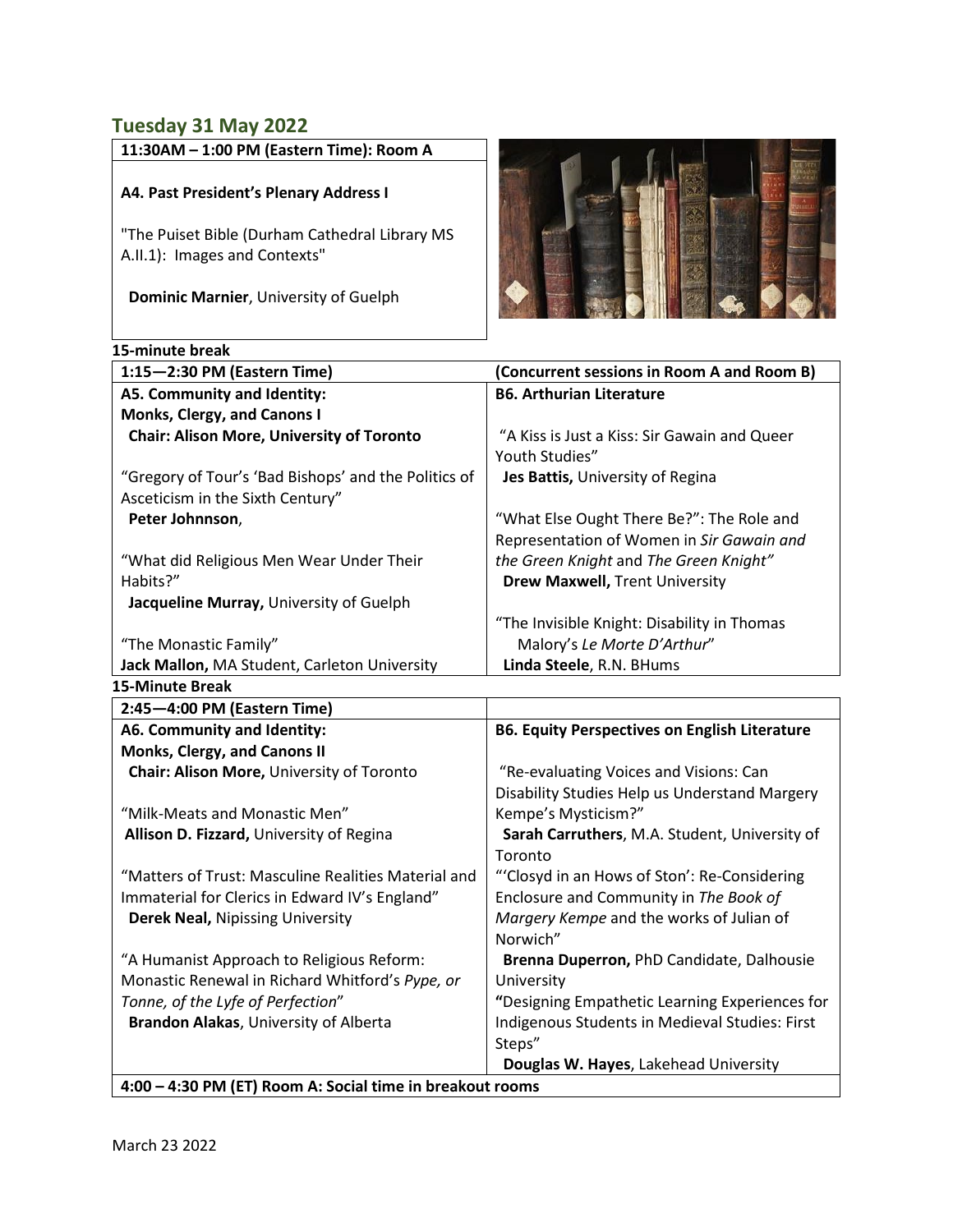### **Tuesday 7 June 2022**

**11:30 AM– 1:00 PM (Eastern Time): A Stream** 

### **A7. Past President's Plenary Address II**

"The Grammar of Rape" **Kathy Cawsey**, Dalhousie University



| 15-minute Break                                                          |                                                |
|--------------------------------------------------------------------------|------------------------------------------------|
| $1:15 - 2:30$ PM (ET)                                                    | (Concurrent Sessions, Rooms A and B)           |
| <b>A8. Reading Material Culture</b>                                      | <b>B8. ArcGIS Story Map of The Decameron</b>   |
| "Slavery in the Norse North Atlantic Medieval                            |                                                |
| World: Interpreting the Evidence"                                        | Chair: Sandra Parmegiani, Guelph University    |
| Kevin McAlees, Curator of History, Provincial                            |                                                |
| Museum of Newfoundland and Labrador                                      | Teresa Russo, University of Toronto            |
| "Vineam Domini: Slaves, Pagans and the Baltic<br>Crusades"               | Josefina Novoa Reátegui, University of Toronto |
| Harriet M. Sonne de Torrens, University of<br><b>Toronto Mississauga</b> | <b>Rion Levy, University of Toronto</b>        |
| "Protecting the Page: Safeguarding Medieval                              |                                                |
| Manuscripts as Cultural Heritage"                                        |                                                |
| Alvionne Karpinski, PhD Candidate UBC, and                               |                                                |
| Stephanie Lahey, University of Toronto                                   |                                                |
| 15-minuto Broak                                                          |                                                |

| $2:45 - 4:00$ PM (ET)                           | (Concurrent Sessions, Rooms A and B)                |
|-------------------------------------------------|-----------------------------------------------------|
| <b>A9. Politics and Philosophies</b>            | <b>B9. Constructing and Contesting Memory</b>       |
|                                                 |                                                     |
| "Neoplatonism and the Female Combatant in       | "Medieval Information Architecture"                 |
| Latin Christendom and the Muslim World"         | Yin Liu, University of Saskatchewan                 |
| David J. Hay, University of Lethbridge          |                                                     |
|                                                 | "New Images for the Memory in Christine de          |
| "When the Philosophical-Metaphysical            | Pizan's The Book of the City of Ladies"             |
| Framework Limits our Understanding of the Text: | Teresa Russo, University of Toronto                 |
| An Arabic-Contextual Approach for the           |                                                     |
| Interpretation of al-Mugaddima"                 | "Hell to Pay: Dante, the Inferno, and the           |
| Lilian Abou-Tabickh, Ph.D., University of       | Scrovegni of Padua"                                 |
| Toronto                                         | Brian A. Pollick, PhD. Associate Fellow, Centre for |
|                                                 | Studies in Religion and Society, University of      |
| "The Wolfarian Statutes and Social Reform:      | Victoria.                                           |
| Utopianism and Medieval Visions of Reform in    |                                                     |
| Sixteenth-Century Germany"                      |                                                     |
| <b>Geoffrey Dipple, University of Alberta</b>   |                                                     |

**4:00– 4:30 PM (ET) Room A: Social time in breakout rooms**